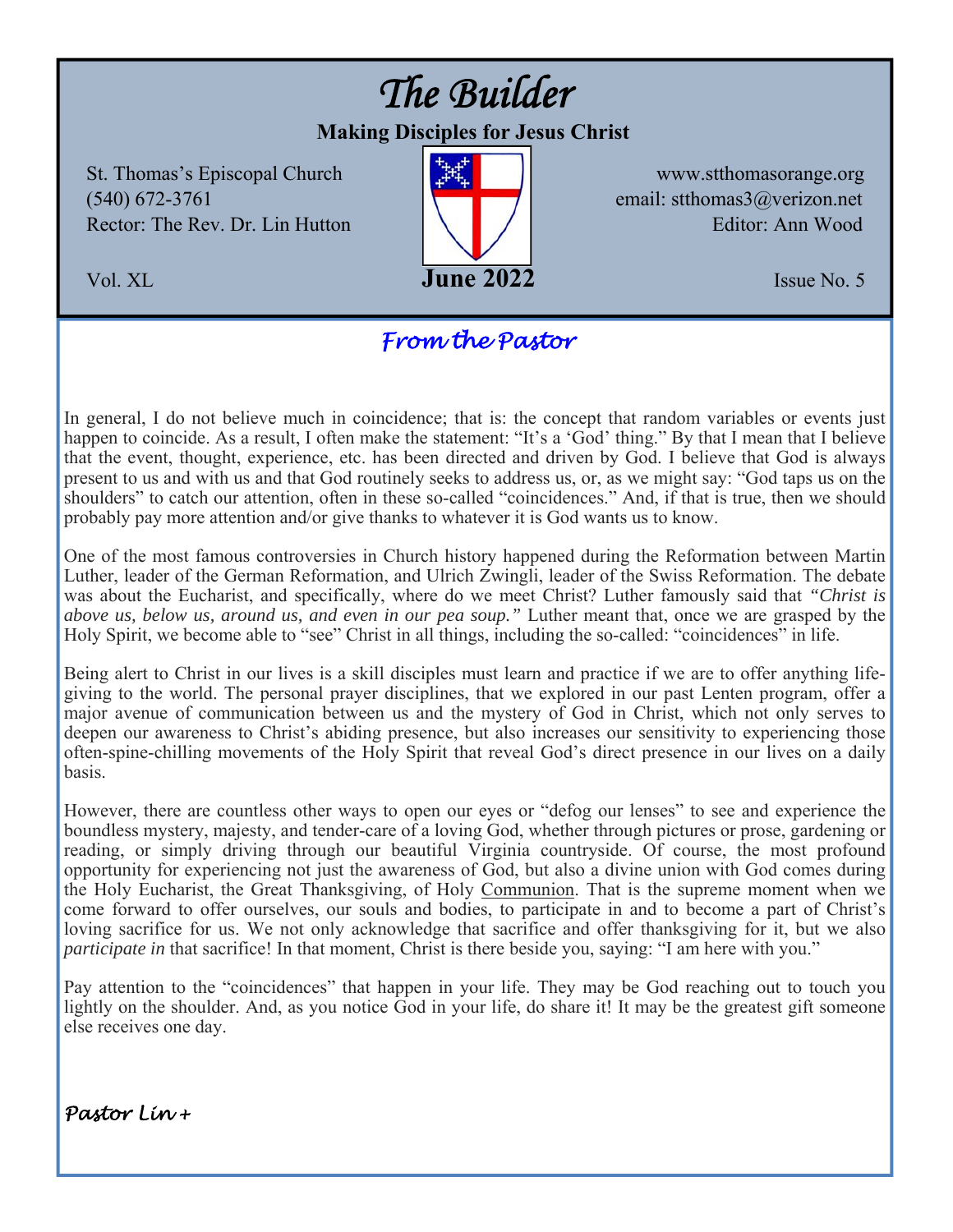# *For All the Saints….*

#### **The Martyrs of Lyons, 177 ~ June 2**



In the second century, after a brief respite, Christians in many parts of the Roman Empire were once again subjected to persecution. Although the media historically tend to focus on persecutions in the Middle East, brutal persecutions also occurred in the northern provinces of the Roman Empire. In Lyons, in Gaul, there were missionary centers that had drawn many Christians from Asia and Greece. These Christians were living a devout life under the Bishop of Lyon, when persecution began in 177.

At first, the Christians were socially excluded from Roman homes, the public baths, and the market place; insults, stones, and beatings by pagan mobs soon followed along with the vandalization of many Christian homes. Shortly after, Roman officials imprisoned the local Christians.

Slaves from Christian households were often tortured into making public accusations that Christians practiced cannibalism, incest, and other perversions,

which caused even friendly pagans to turn against the Christians. Mob fury fell most heavily on Sanctus, a deacon; Attalus; Maturus, a recent convert; and Blandina, a slave. According to Eusebius, a noted historian of the time, Blandina was so filled with power to withstand torments that her torturers gave up. "I am a Christian," she said, "and nothing vile is done among us." Sanctus was tormented with red-hot irons. The aged Pothinus was beaten to death.

The Roman governor set aside several days for a public spectacle in the amphitheater. Eusebius writes that on the last day of the events, "Blandina, last of all, like a noble mother who had encouraged her children and sent them ahead victorious to the King, hastened to join them." She was beaten, burned with irons, and finally wrapped in a net and tossed about by a wild bull until she died. The spectators were amazed at her endurance.

Eusebius concludes: "*They offered up to the Father a single wreath, but it was woven of diverse colors and flowers of all kinds. It was fitting that the noble athletes should endure a varied conflict, and win a great victory, that they might be entitled in the end to receive the crown supreme of life everlasting*."

#### **Boniface, Archbishop of Mainz, Missionary to Germany and Martyr, 754 ~ June 5**



Boniface is justly called one of the "Makers of Europe." He was born in Devonshire, England about 675 and received the English name of Winfred. He was educated at Exeter and Nursling, near Winchester, where he was professed a monk and ordained a priest.

Inspired by other missionary priests like Willibrord, Winfred journeyed to Frisia (Netherlands) as a missionary in 716, but with little success. He set out a second time in 719 via Rome. Pope Gregory the Second commissioned him to work in Germany and gave him the name of "Boniface." With help from friends in England, Boniface devoted himself to reforming, planting, and organizing churches, monasteries, and dioceses in Hesse, Thuringia, and Bavaria. In 722 the Pope ordained Boniface a bishop and in ten years made him an archbishop, and then in 743 assigned Boniface to the "See" (or diocese) of Mainz.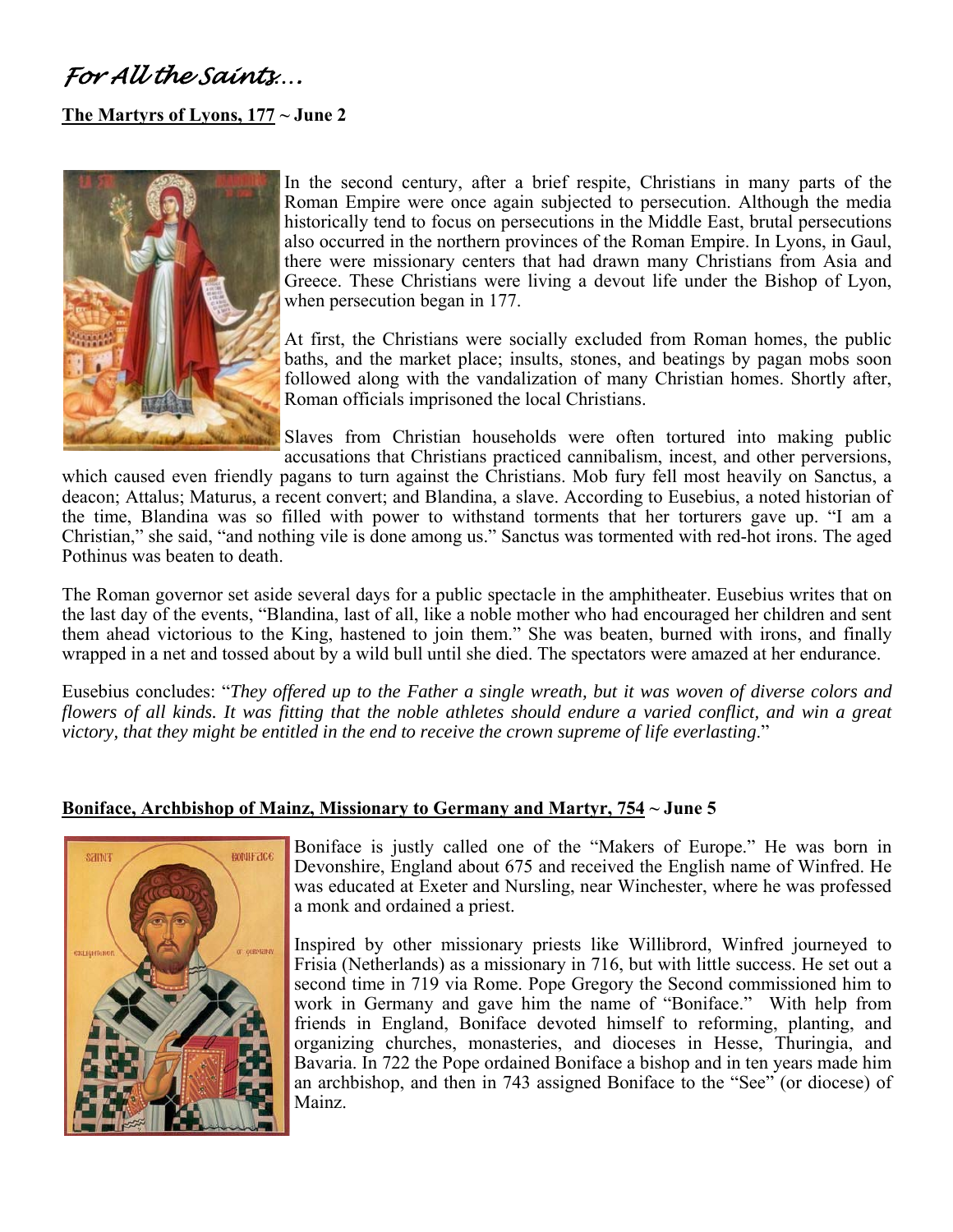Boniface was also well supported by the Frankish rulers and worked closely with many of their reforming councils. Boniface later appointed Pepin, "King of the Franks," which prepared the way for Charlemagne, son of Pepin, and the revival of a unified Christian dominion in western Europe.

In 753, Boniface resigned his see, to spend his last years once again as a missionary to Frisia. However, on June 5, 754, while awaiting a group of converts for confirmation, he and his companions were murdered by a band of pagans, near Dokkum. His body was buried at Fulda, a monastery he founded in 744, near Mainz.

*.*





**Adrianna Waddy** for hosting our Inaugural "First Sunday Hospitality Hour" last May. The event was Marvelous, the Food Delicious, and the Fellowship Fantastic! Thank you for hosting our May event!



**To all our High School and College Graduates, 2022!!!!**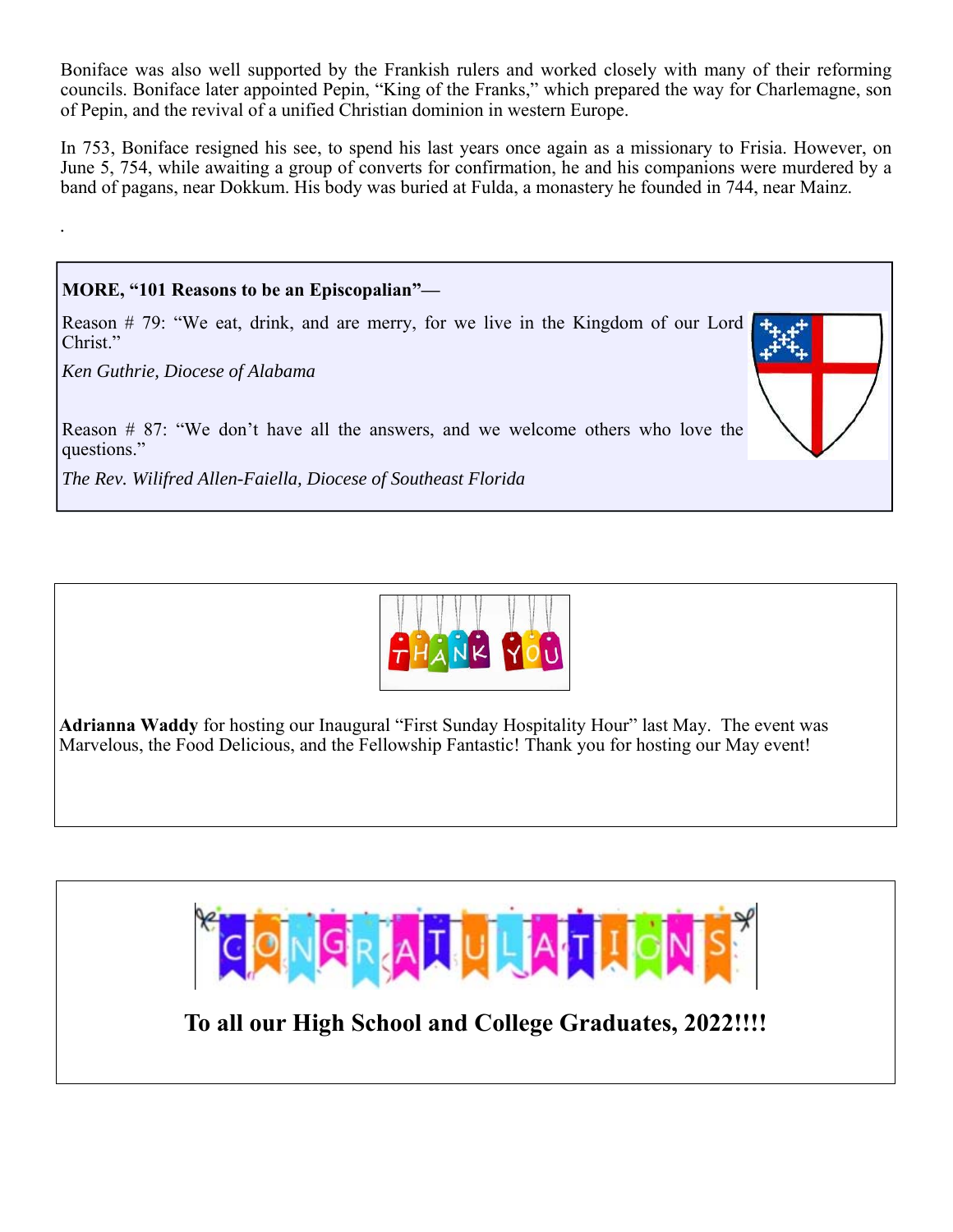# NOW SHOWING





Young Jesse Owens (Stephan James) becomes a track and field sensation while attending the Ohio State University in the early 1930s. With guidance from coach Larry Snyder (Jason Sudeikis), Owens gains national recognition for breaking numerous records. After heated debates, the United States decides not to boycott the Olympics in Nazi Germany. Overcoming racism at home and abroad, Owens seizes the opportunity to show Berlin and the the world that he's the fastest man alive. ~*IMDB* 

# **Friday, June 24 at 7:00 pm in Robertson Hall**

cost of admission is one non-perishable food item -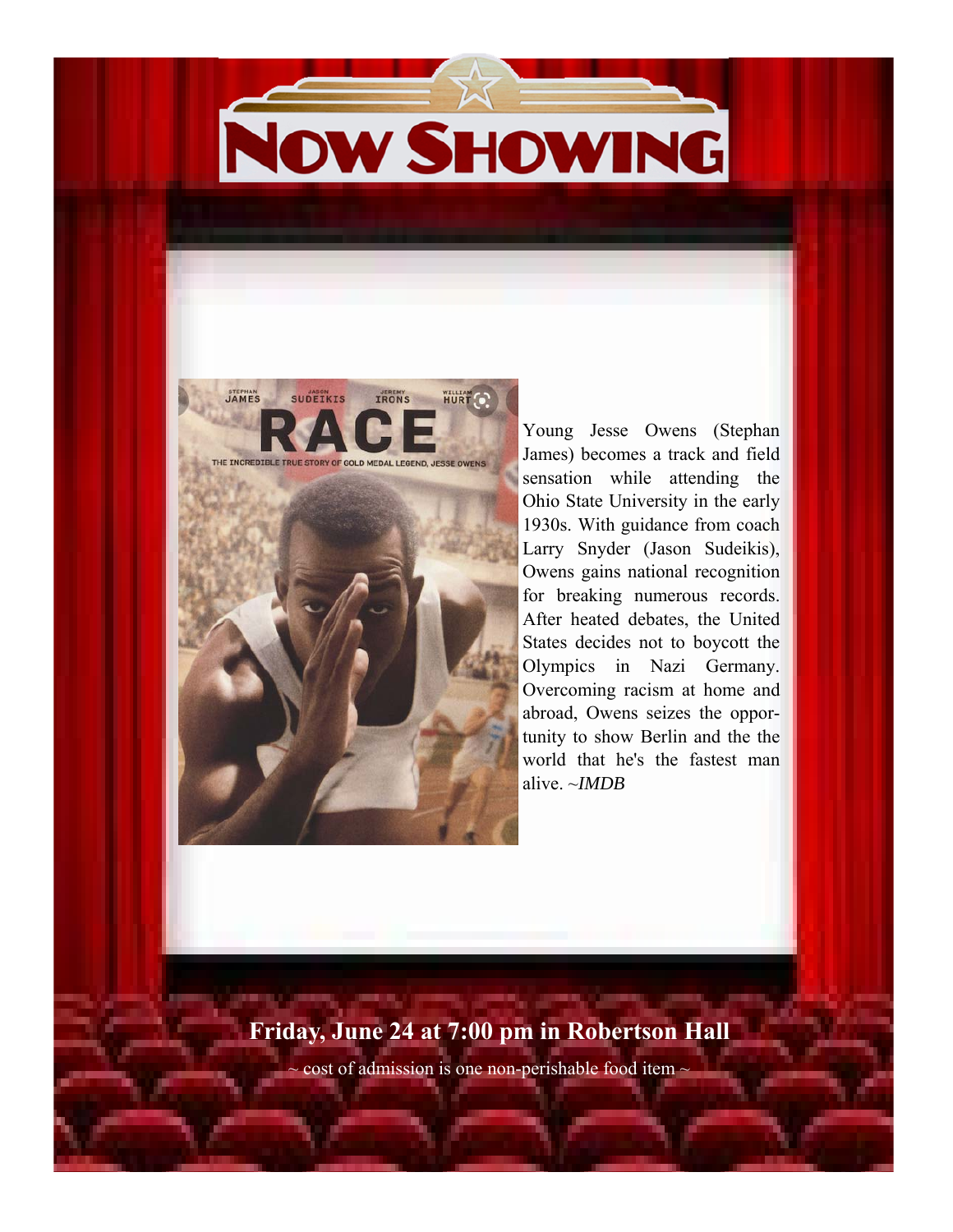

# **BACKPACK Drive for Orange County School Children K through 12!**



Please help us support our local children in need with New or clean and gently used backpacks for **Boys and Girls ages 5 through 17**. Participation from the parish is crucial to make this a success!

**We would also love donations of pencils, pens, notebook paper, composition books, rulers, glue sticks, binders, etc.** 

*Monetary donations to our in/out fund are needed to address needs at OES and OCHS for snacks, emergency clothes, and hygiene items when school begins again are also greatly appreciated!* 

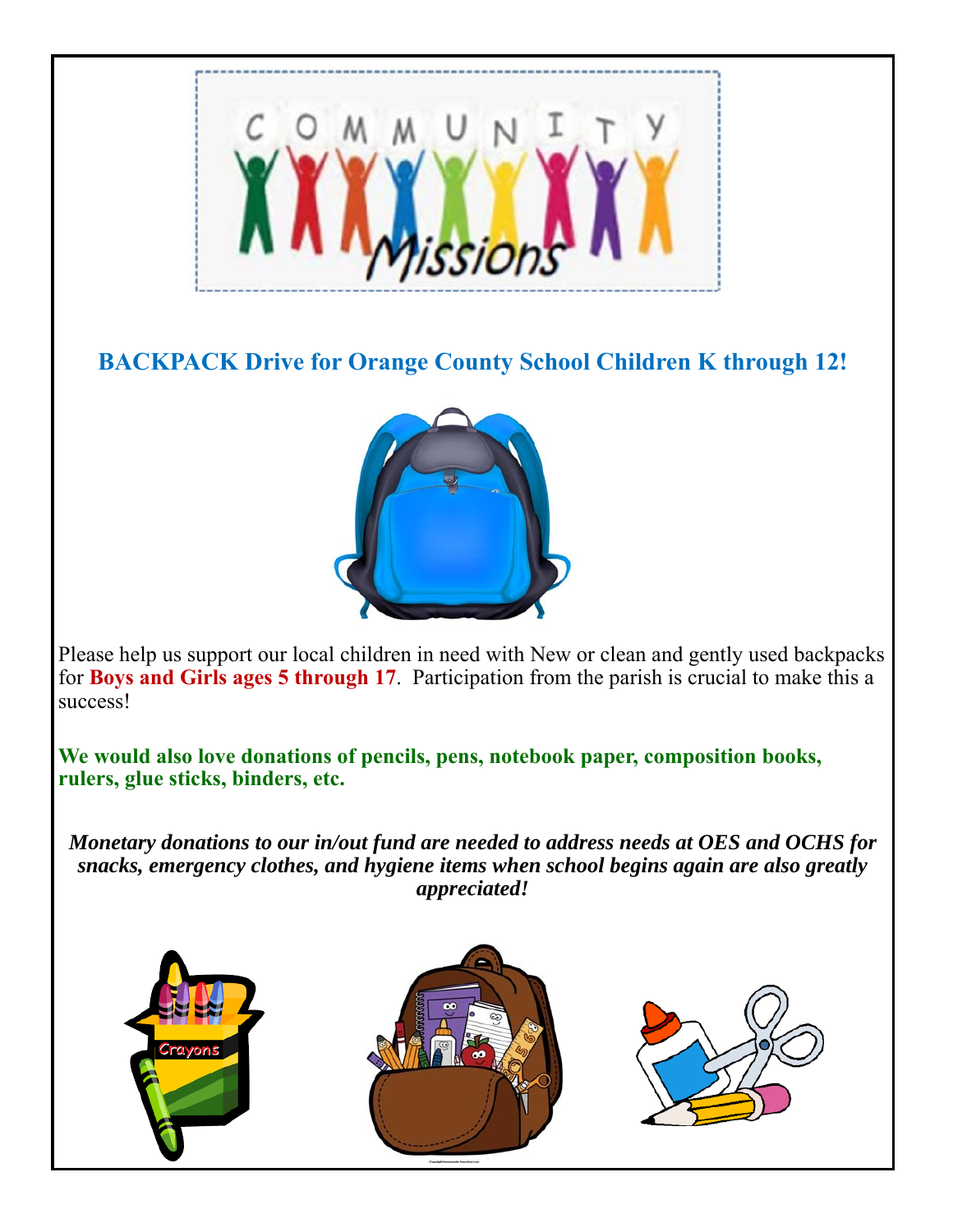

# **June 2022 St. Thomas Church**

Key: Chapel (C); Conference Room (CR); Holy Communion (HC); Rector's Study (RS); Robertson Hall (RH); Youth Room (YR)

| Sun                                                                                                                                                                                                                                                                    | Mon | <b>Tue</b>                                                                                     | Wed           | <b>Thu</b>                         | Fri                       | Sat            |
|------------------------------------------------------------------------------------------------------------------------------------------------------------------------------------------------------------------------------------------------------------------------|-----|------------------------------------------------------------------------------------------------|---------------|------------------------------------|---------------------------|----------------|
| If you are interested in assisting in worship or in<br>volunteering around the church please speak to the<br>Rector or to any member of the Vestry.<br>You may also call (540-672-3761) or email<br>(stthomas3@verizon.net) the church office for<br>more information. |     |                                                                                                | $\mathcal{I}$ | $\overline{2}$                     | $\mathfrak{Z}$            | $\overline{4}$ |
| 5 The Day of Pentecost:<br><b>Whitsunday</b><br>Holy Communion 8 and 10:15 am<br>First Sunday Social following the<br>10:15 am worship service.                                                                                                                        | 6   | $\overline{7}$                                                                                 | 8             | 9                                  | 10                        | II             |
| 12 The First Sunday after<br><b>Pentecost: TRINITY SUNDAY</b><br>Holy Communion 8 and 10:15 am                                                                                                                                                                         | 13  | 14<br>Flag Day                                                                                 | 15            | 16                                 | 17                        | 18             |
| <b>19 The Second Sunday after</b><br><b>Pentecost</b><br><b>Father's Day</b><br>Morning Prayer 8 and 10:15 am                                                                                                                                                          | 20  | 2I<br>Summer<br>begins                                                                         | 22            | 23<br>Vestry<br>Meeting<br>5:30 pm | 24<br>Movie<br>Night 7 pm | 25             |
| 26 The Third Sunday after<br><b>Pentecost</b><br>Holy Communion 8 and 10:15 am<br>Music Society Concert 4 pm                                                                                                                                                           | 27  | 28<br>Church office will have limited business<br>hours this week. Call ahead!<br>540-672-3761 | 29            | 30                                 |                           |                |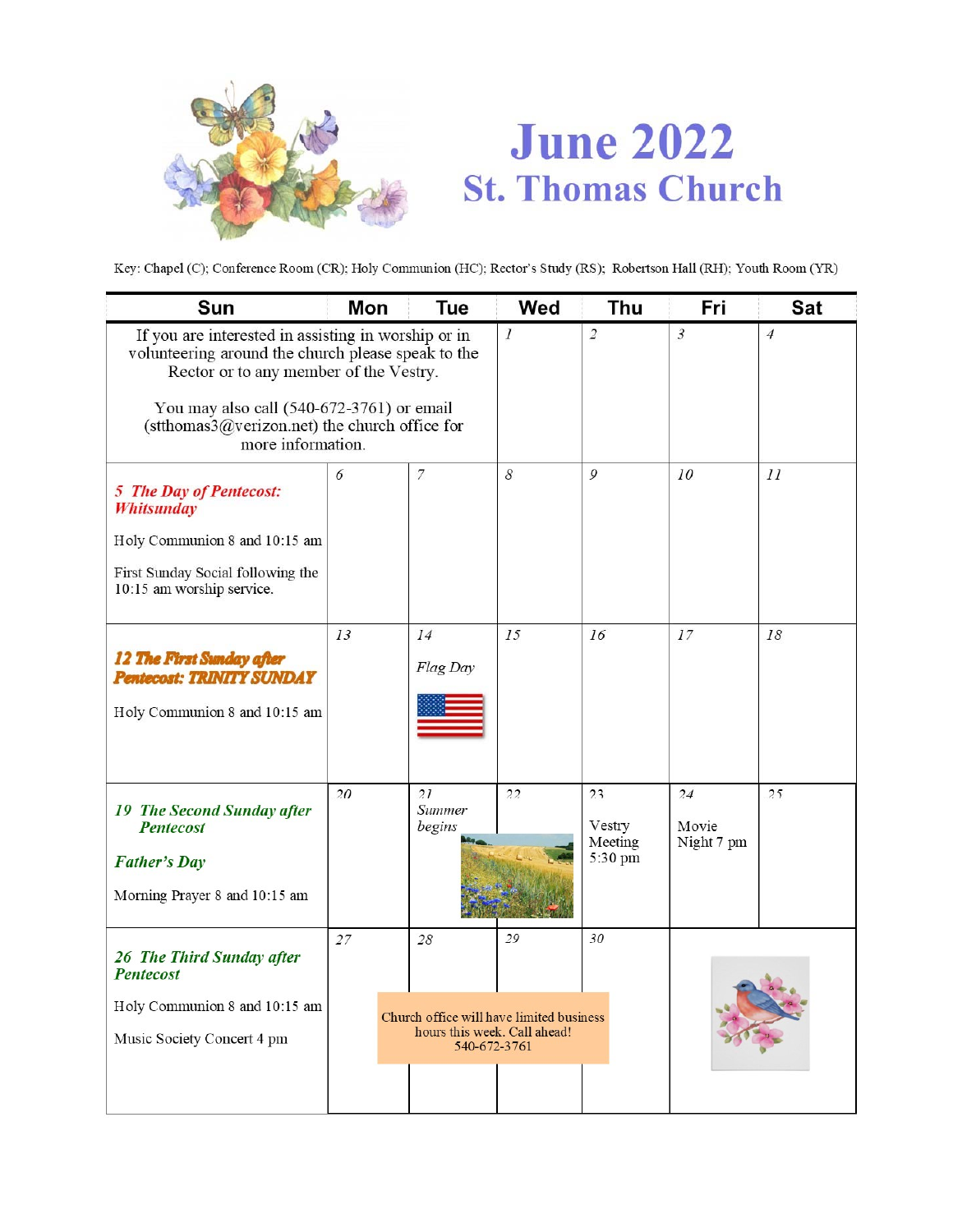

#### **~Anniversaries~**

Will & Kristen Brockman Desiree & Richard Floyd Joanie & Ray Palmer Donna & Dan Robinson Malaika & David Rogers Steve Sylvia & Nancy Rossbacher

### **~Birthdays~**

06/06 Mary Lou Seilheimer 06/07 Caroline Keating 06/10 Daisy Floyd 06/11 Barbara Collins 06/12 Gabrielle Nigmond 06/13 Nancy Rossbacher 06/15 Caroline Merrick 06/16 Cynthia Levin 06/17 Lily Robinson 06/18 Adrianna Waddy 6/20 Deacon Barfield 06/20 Samuel Barfield 06/22 Marty Gray 06/23 Elaine Baskerville 06/24 Thomas Merrick 06/28 Grayson Butterfield 06/30 Cynthia Arnold

06/02 Griffin Floyd 06/05 John Amos 06/05 Maddie Keating

06/14 Cecelia Hohman 06/14 Don Place 06/15 Sammy Higginbotham

# *Food Pantry*

Special requests for June are *Toothpaste, Pancake Mix, and Syrup.* All food/hygiene items and cash gifts are always welcome and appreciated. You can drop off



donations at the Love Outreach Food Pantry each Tuesday from 9:00-10:30 and on Wednesday from 8:30-12:00. Their mailing address is: Love Outreach Food Pantry, Inc., P.O. Box 788, Orange, 22960. You may also bring any donations to the church to be delivered.

## *The Lord bless you and keep you;*

*the Lord make his face shine upon you and be gracious to you;* 

*the Lord turn his face toward you and give you peace.* 

Please submit entries for the July-August issue of *The Builder* by June 24th to annwood304@gmail.com or to the church office.

## *Prayer List*

#### **We pray especially for our church's leadership**:

Justin, Archbishop of Canterbury; Michael, Presiding Bishop; Susan & Jennifer, bishops for this diocese, and our new Diocesan Bishop who will be elected June 4th.

**Our Country**: President Joe, Vice President Kamala, & Governor Glenn

For the men and women in our armed forces serving our nation around the world.

For the special needs and concerns of this congregation:

**For:** Terrell, Margaret, Harriet, Barbara, Ellen, Liz, Susie, William, Susan, Earlene, Casey, Mary, Donnie, Cliff, Charlotte, and Bev.

*Please feel free to submit your prayer requests via phone (540-672-3761) or email (stthomas3@verizon.net) for inclusion in the morning prayer bulletin* 

*Names are kept on the Prayer List for three months for parish members and one month for others. Please let us know of on-going concerns.*